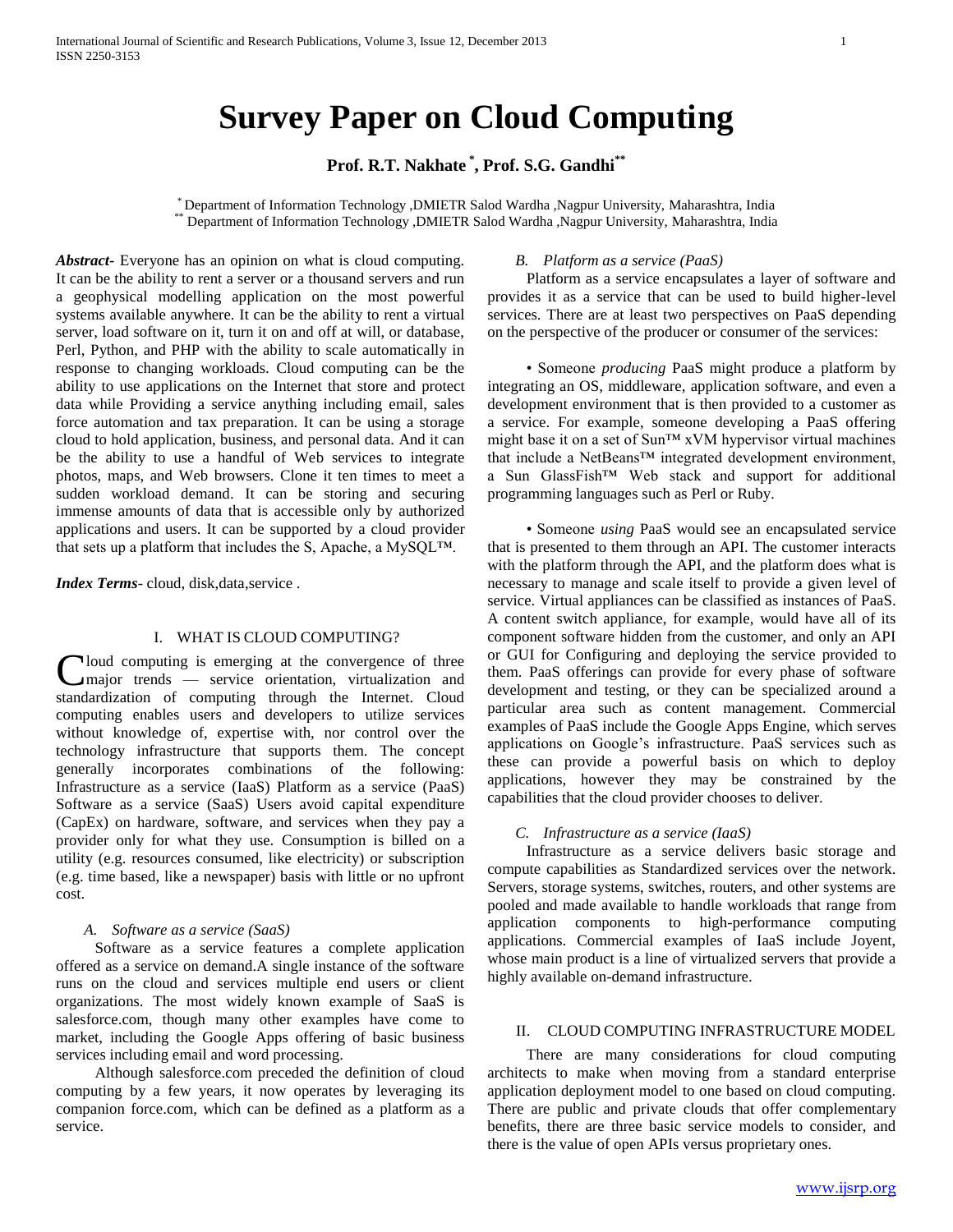## **Public, private, and hybrid clouds**

 IT organizations can choose to deploy applications on public, private, or hybrid clouds, each of which has its trade-offs. The terms *public*, *private*, and *hybrid* do not dictate location. While public clouds are typically "out there" on the Internet and private clouds are typically located on premises, a private cloud might be hosted at a colocation facility as well. Companies may make a number of considerations with regard to which cloud computing model they choose to employ, and they might use more than one model to solve different problems. An application needed on a temporary basis might be best suited for deployment in a public cloud because it helps to avoid the need to purchase additional equipment to solve a temporary need. Likewise, a permanent application, or one that has specific requirements on quality of service or location of data, might best be deployed in a private or hybrid cloud.

## *A. Public clouds*

 Public clouds are run by third parties, and applications from different customers are likely to be mixed together on the cloud's servers, storage systems, and networks. Public clouds are most often hosted away from customer premises, and they provide a way to reduce customer risk and cost by providing a flexible, even temporary extension to enterprise infrastructure. If a public cloud is implemented with performance, security, and data locality in mind, the existence of other applications running in the cloud should be transparent to both cloud architects and end users. Indeed, one of the benefits of public clouds is that they can be much larger than a company's private cloud might be, offering the ability to scale up and down on demand, and shifting infrastructure risks from the enterprise to the cloud provider, if even just temporarily. Portions of a public cloud can be carved out for the exclusive use of a single client, creating a virtual private datacenter. Rather than being limited to deploying virtual machine images in a public cloud, a virtual private datacenter gives customers greater visibility into its infrastructure. Now customers can manipulate not just virtual machine images, but also servers, storage, network devices, and network topology. Creating a virtual private data center with all components located in the same facility helps to lessen the issue of data locality because bandwidth is abundant and typically free when connecting resources within\ the same facility.



**Fig**:- **A public cloud provides services to multiple customers, and is typically deployed at a colocation facility.**

#### *B. Private clouds*

 Private clouds are built for the exclusive use of one client, providing the utmost control over data, security, and quality of service (Figure 4). The company owns the infrastructure and has control over how applications are deployed on it. Private clouds may be deployed in an enterprise data centre, and they also may be deployed at a collocation facility. Private clouds can be built and managed by a company's own IT organization or by a cloud provider. In this "hosted private" model, a company such as Sun can install, configure, and operate the infrastructure to support a private cloud within a company's enterprise data center. This model gives companies a high level of control over the use of cloud resources while bringing in the expertise needed to establish and operate the environment.



**Fig:- Private clouds may be hosted** at **a colocation facility or in an enterprise data center. They may be supported by the company, by a cloud provider, or by a third party such as an outsourcing firm.**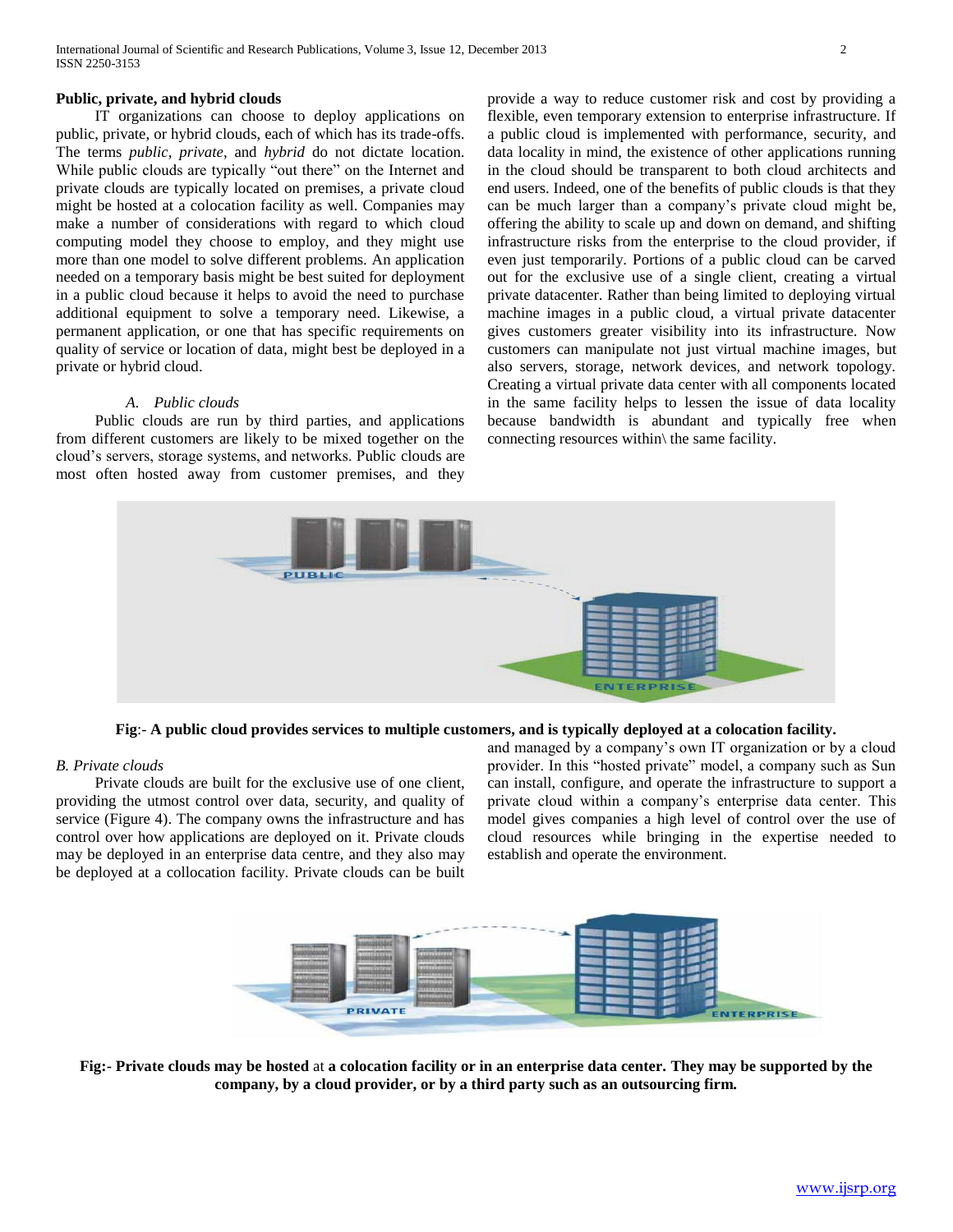#### *C. Hybrid clouds*

 Hybrid clouds combine both public and private cloud models (Figure 5). They can help to provide on-demand, externally provisioned scale. The ability to augment a private cloud with the resources of a public cloud can be used to maintain service levels in the face of rapid workload fluctuations. This is most often seen with the use of storage clouds to support Web 2.0 applications. A hybrid cloud also can be used to handle planned workload spikes. Sometimes called "surge computing,"

a public cloud can be used to perform periodic tasks that can be deployed easily on a public cloud.

 Hybrid clouds introduce the complexity of determining how to distribute applications across both a public and private cloud. Among the issues that need to be considered is the relationship between data and processing resources. If the data is small, or the application is stateless, a hybrid cloud can be much more successful than if large amounts of data must be transferred into a public cloud for a small amount of processing.



**Fig:- Hybrid clouds combine both public and private cloud models, and they can be particularly effective when both types of cloud are located in the same facility***.*

## III. ADVANTAGES

 There is a lot of benefit for the business looking for the service from the cloud service provider. Apart from the bundle of suits they have to offer, it focus all an escape from huge investment into IT infrastructure and operating cost.

#### *A. Reduce Runtime and Response time*

 For applications that use the cloud essentially for running batch jobs, cloud computing makes it straightforward to use 1000 servers to accomplish a task in 1/1000 the time that a single server would require. The New York Times example cited previously is the perfect example of what is essentially a batch job whose run time was shortened considerably using the cloud. For applications that need to offer good response time to their customers, refactoring applications so that any CPU- intensive tasks are farmed out to 'worker' virtual machines can help to optimize response time while scaling on demand to meet customer demands. The Animator application cited previously is a good example of how the cloud can be used to scale applications and maintain quality of service levels.

#### *B. Minimise Infrastructure Risk*

 IT organizations can use the cloud to reduce the risk inherent in purchasing physical servers. Will a new application be successful? If so, how many servers are needed and can they be deployed as quickly as the workload increases? If not, will a large investment in servers go to waste? If the application's success is short-lived, will the IT organization invest in a large amount of infrastructure that is idle most of the time? When pushing an application out to the cloud, scalability and the risk of purchasing too much or too little infrastructure becomes the cloud provider's issue. In a growing number of cases, the cloud provider has such a massive amount of infrastructure that it can absorb the growth and workload spikes of individual customers, reducing the financial risk they face. Another way in which cloud

computing minimizes infrastructure risk is by enabling surge computing, where an enterprise data centre (perhaps one that implements a private cloud) augments its ability to handle workload spikes by a design that allows it to send overflow work to a public cloud. Application lifecycle management can be handled better in an environment where resources are no longer scarce, and where resources can be better matched to immediate needs, and at lower cost.

#### *C. Lower cost of entry*

 Since the infrastructure is rented, not purchased, the cost is controlled, and the capital investment can be zero. In addition to the lower costs of purchasing compute cycles and storage "by the sip," the massive scale of cloud providers helps to minimize cost, helping to further reduce the cost of entry. Applications are developed more by assembly than programming. This rapid application development is the norm, helping to reduce the time to market, potentially giving organizations deploying applications in a cloud environment a head start against the competition.

# *D. Increased pace of innovation*

 Cloud computing can help to increase the pace of innovation. The low cost of entry to new markets helps to level the playing field, allowing start-up companies to deploy new products quickly and at low cost. This allows small companies to compete more effectively with traditional organizations whose deployment process in enterprise data centers can be significantly longer. Increased competition helps to increase the pace of innovation — and with many innovations being realized through the use of open source software, the entire industry serves to benefit from the increased pace of innovation that cloud computing promotes.

## *E. Free from software licensing/up gradation/maintenance*

 Cloud computing frees up user from any further licensing of the software or from up gradation and maintenance. All the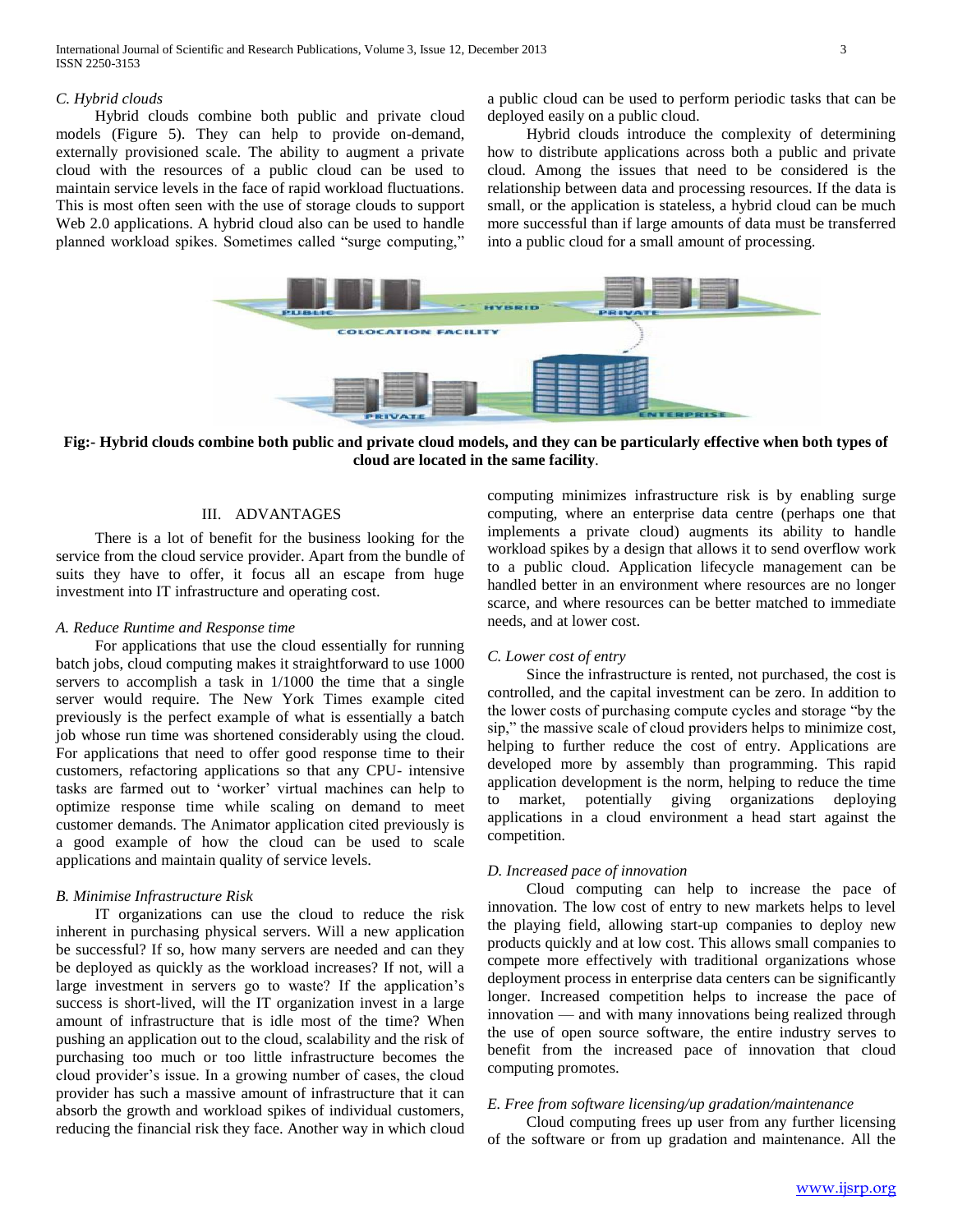services are provided by the service providers. No longer having to worry about constant server updates and other computing issues, government organizations will be free to concentrate on innovation.

## *F. A mobile profile*

 Since all is accessible through internet, it will be accessible globally. It will be too much beneficial for a small and medium sized enterprise that is not willing to invest a lot in network setup and wish to free from maintenance.

## *G. An interim evaluation for the Business*

 In cloud computing models, customers do not own the infrastructure they are using; they basically rent it, or pay as they use it. The loss of control is seen as a negative, but it is generally out-weighed by several positives. One of the major selling points of cloud computing is lower costs. Companies will have lower technology-based capital Expenditures, which should enable companies to focus their money on delivering the goods and services that they specialize in. Still there are key features for consideration before one talk for the need of the business. Since entire gamut of services is available in the market one has to be very choosey and do lots of self evaluation before drawing a final plan for the business.

- In which stage of your business life cycle you are planning to scale for the service of cloud computing?
- What business line you need to support and how much is the requirement so for your business.
- How much cost effective it can be when you rent the services?
- Which type of service is going to be beneficial for you?
- What is the organization preferred technology, development platform and business that require for this type of service?
- Is your organization having the capabilities to handle these services, as these services needs lot of competency to handle it as there are lots of mechanism with different layers of service present in them.
- How much risk is associated with the data dependency when it is a kept in others infrastructure?
- How much performance and bandwidth is required to use this type of service with comparison to the current business needs? Is the company able to cope it up with the existing bandwidth to its business needs? There is no limit for the evaluation, and consideration should be made with respect to the current business in one is, with respect to the multiple factors with responsiveness towards stake holders and business needs, financial goals, investment capabilities, profitability, future planning, industrial growth, service providers offerings etc. One can only earn the advantage through the new technology only if they are able to do a correct feasibility study to mitigate the business need.

## IV. DISADVANTAGES

As any technology is a boon for an evaluation as the history is evidence, there are disadvantages too which cannot be ignored. Despite a fact cloud computing has so many features which can be awaiting a new horizon there are also key factors which cannot be ignored. Few have been summed up below:

- Lack of connectivity causes 100% downtime, whereas with traditional applications, lack of connectivity allows for some local function to continue until connectivity is restored.
- The lack of industry-wide standards means that a usage surge can easily overwhelm capacity without the ability to push that usage to another provider.
- Companies providing computing services will over-sell these services similar to how bandwidth is over-sold based on average or "peak" usage, instead of "maximum" usage.
- ISP's typically operate at multiples of 5 to 1, where they sell times more than they have in capacity, assuming users will not use more than 20% of their allotted resources. This works, until there is a popular YouTube video that everyone wants to see at the same time...resulting in outages. Cloud computing is even more vulnerable to the peak-usage problem than internet bandwidth.
- "Denial of service" attacks, currently common, become easier. What's more they become harder to trace, as compromised "cloud resources" can be leveraged to launch the attacks, rather than compromised "individual pc's". Cloud computing is vulnerable to massive security exploits. Currently, when a system is broken into, only the resources of that system are compromised. With cloud computing, the damages caused by a security breaches are multiplied exponentially.
- By "centralising" services, cloud computing increases the likelihood that a systems failure becomes "catastrophic", rather than "isolated".

## V. CONCLUSION

 The key motive to publish this paper is to give a glimpse of understanding on cloud computing as a technology for a new era. Its potential is considered so vast that it is surely going to give up a new dimension for the generation to come. So, in the long run, most of the companies (large, mid size or small) do not want to have the overhead cost associated with running a large IT department that is solely involved in sustaining existing enterprise application. Large companies do not have the risk tolerance to start using cloud computing immediately. The concept is so new that work is still going on to cater the world with the best way for the companies having a technology appetite. There is a big push for cloud computing services by several big companies. Amazon.com has been at the forefront of the cloud computing movement. Google and Microsoft have also been very publicly working on cloud computing offerings. Some of the other companies to watch for in this field are Yahoo!, IBM, Intel, HP and SAP. Several large universities have also been busy with large scale cloud computing research projects.